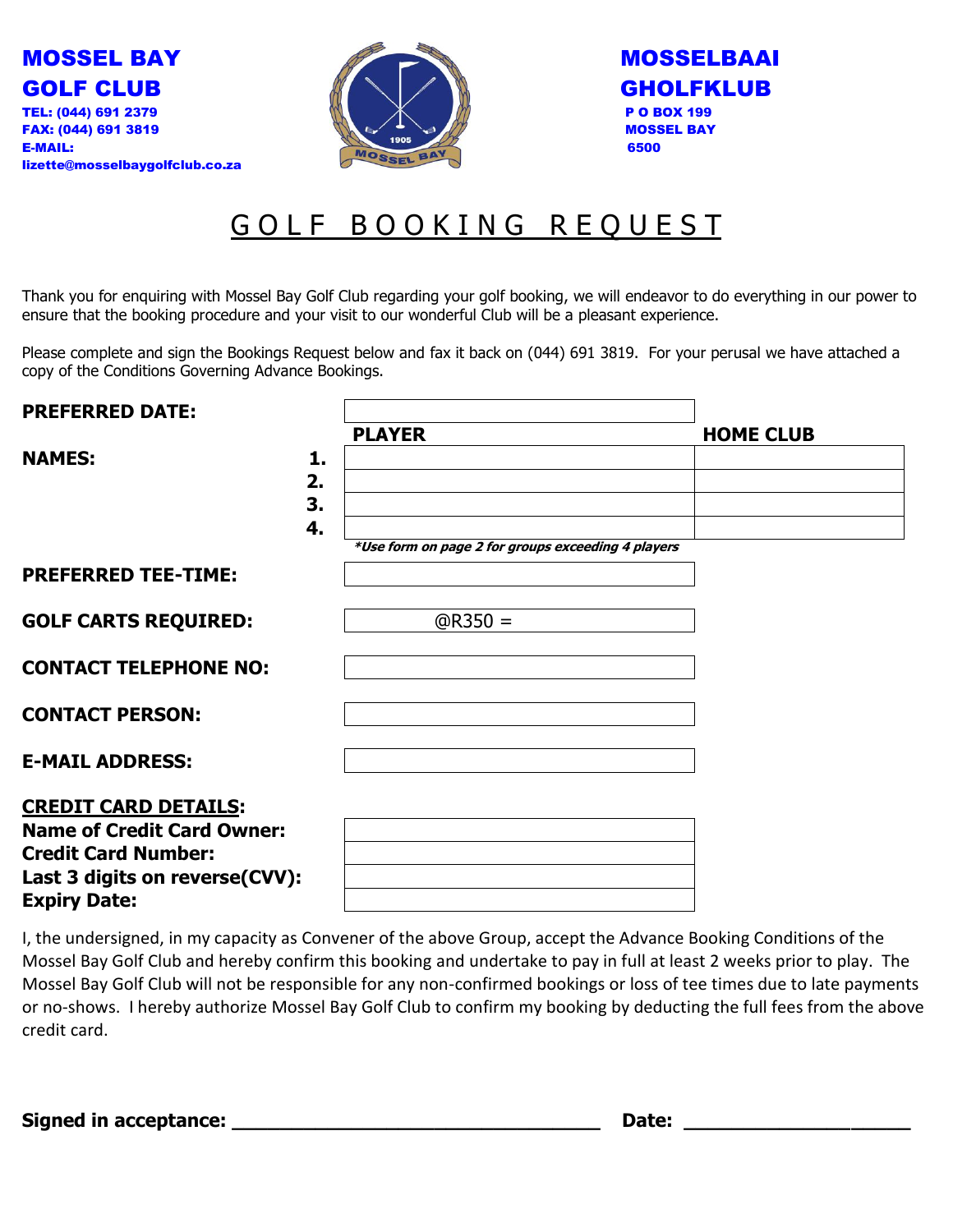## **GROUPS > 4 PLEASE COMPLETE THE FOLLOWING FORM:**

|                         | <b>FULL INITIALS &amp;</b><br><b>SURNAME</b> | <b>CLUB OF</b><br><b>AFFILIATION</b> | <b>NON-</b><br><b>AFF</b> | <b>JNR OR</b><br><b>STUDENT</b> |
|-------------------------|----------------------------------------------|--------------------------------------|---------------------------|---------------------------------|
| $\mathbf{1}$            |                                              |                                      |                           |                                 |
| $\overline{\mathbf{2}}$ |                                              |                                      |                           |                                 |
| 3                       |                                              |                                      |                           |                                 |
| $\overline{\mathbf{4}}$ |                                              |                                      |                           |                                 |
| 5                       |                                              |                                      |                           |                                 |
| $6\phantom{1}6$         |                                              |                                      |                           |                                 |
| $\overline{\mathbf{z}}$ |                                              |                                      |                           |                                 |
| 8                       |                                              |                                      |                           |                                 |
| 9                       |                                              |                                      |                           |                                 |
| 10                      |                                              |                                      |                           |                                 |
| 11                      |                                              |                                      |                           |                                 |
| 12                      |                                              |                                      |                           |                                 |
| 13                      |                                              |                                      |                           |                                 |
| 14                      |                                              |                                      |                           |                                 |
| 15                      |                                              |                                      |                           |                                 |
| 16                      |                                              |                                      |                           |                                 |
| 17                      |                                              |                                      |                           |                                 |
| 18                      |                                              |                                      |                           |                                 |
| 19                      |                                              |                                      |                           |                                 |
| 20                      |                                              |                                      |                           |                                 |
| 21                      |                                              |                                      |                           |                                 |
| 22                      |                                              |                                      |                           |                                 |
| 23                      |                                              |                                      |                           |                                 |
| 24                      |                                              |                                      |                           |                                 |

| <b>BANKING DETAILS:</b> | <b>MOSSEL BAY GOLF CLUB</b> |
|-------------------------|-----------------------------|
| <b>BANK</b>             | <b>NEDBANK MOSSEL BAY</b>   |
| <b>ACCOUNT NR</b>       | 162 6012 466                |
| <b>BRANCH CODE</b>      | 162 645                     |

| <b>TYPE</b>      | <b>DESCRIPTION</b>     |                  |                  |
|------------------|------------------------|------------------|------------------|
|                  |                        | <b>9 HOLES</b>   | <b>18 HOLES</b>  |
| <b>VISITORS</b>  | <b>NON AFFILIATED</b>  | <b>R325</b>      | R <sub>535</sub> |
| <b>VISITORS</b>  | <b>SAGA AFFILIATED</b> | R <sub>285</sub> | R415             |
| <b>GOLF CART</b> |                        | <b>R230</b>      | <b>R350</b>      |

• **Please note that R35 competition fee is payable on competition days (Wed/Sat/Public Holidays).**

## CONDITIONS REGARDING ADVANCE BOOKINGS